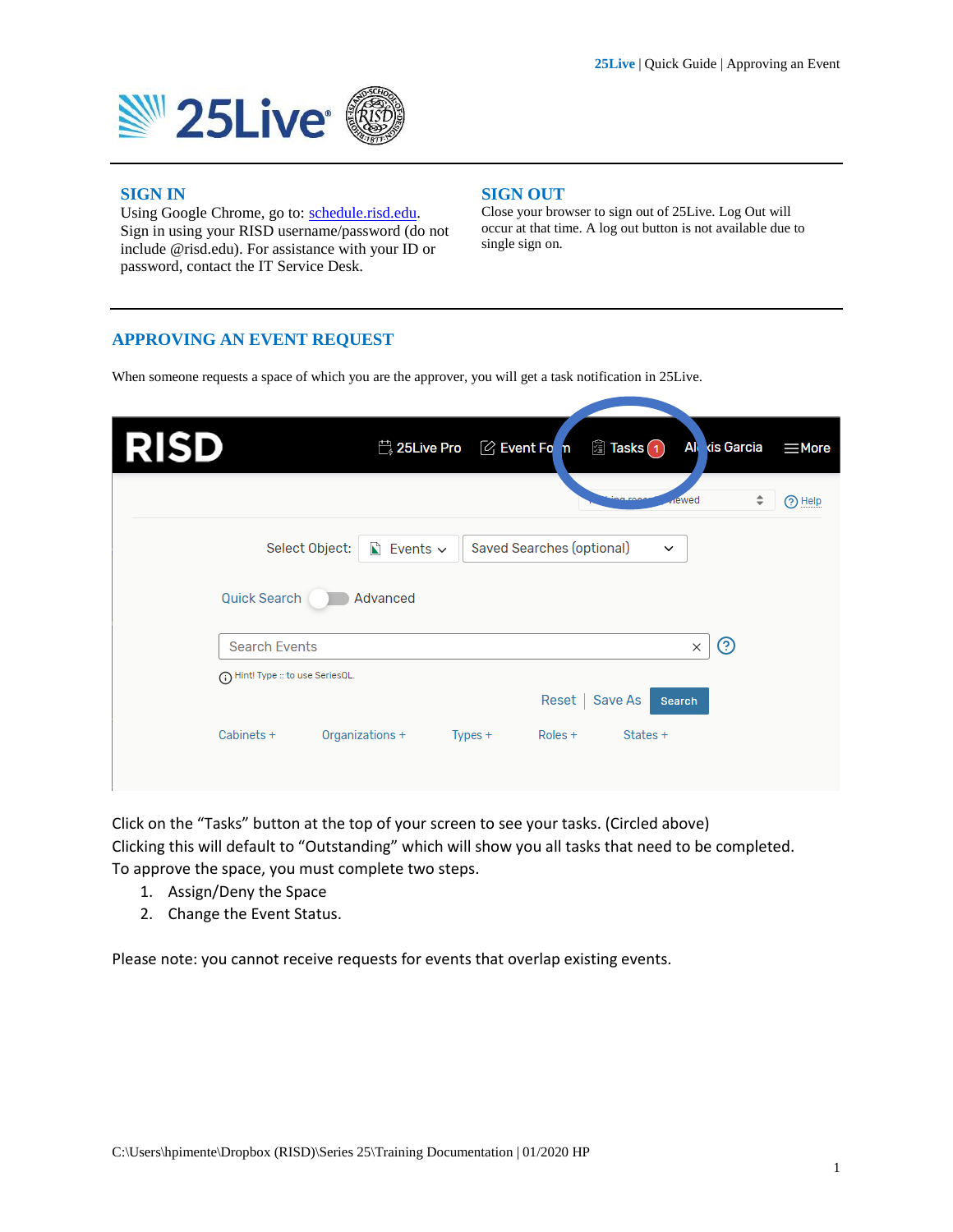# **ASSIGNING THE SPACE**

Outstanding requests will show up in your "Outstanding Tasks" screen.

To assign the event space to the requested event. Click the "Assign" under the "Actions" column to assign the location to the requestor/scheduler for the requested time. If the requested time does not work for your department, click the red "Deny" button.

| <b>RISD</b>                          |       |                         |                  |                 |                                              |                                       | <b>Ë</b> <sub>↓</sub> 25Live Pro | $\oslash$ Event Form      | <b>Tasks</b> <sub>1</sub> |                         | <b>Alexis Garcia</b> | $\equiv$ More |
|--------------------------------------|-------|-------------------------|------------------|-----------------|----------------------------------------------|---------------------------------------|----------------------------------|---------------------------|---------------------------|-------------------------|----------------------|---------------|
|                                      |       |                         |                  |                 |                                              |                                       |                                  |                           |                           | Nothing recently viewed | ÷                    | (?) Help      |
|                                      |       |                         | Select Object:   |                 | 圖 Tasks ~                                    | Outstanding                           |                                  | $\checkmark$              |                           |                         |                      |               |
|                                      |       | Outstanding             |                  |                 |                                              |                                       |                                  |                           |                           |                         |                      |               |
|                                      |       |                         |                  |                 |                                              |                                       |                                  |                           | Reset<br><b>Search</b>    |                         |                      |               |
|                                      |       |                         |                  |                 |                                              |                                       |                                  |                           |                           |                         |                      |               |
|                                      |       |                         |                  |                 |                                              |                                       |                                  |                           |                           |                         |                      |               |
| List<br>Calendar<br>1 Matching Tasks |       |                         |                  |                 |                                              |                                       |                                  | <b>Choose Columns</b>     | Create "To Do" Task       |                         | C                    | <b>O</b> Help |
| Event<br>$\checkmark$                | Title | Task Item -<br>$\equiv$ | Type<br>$\equiv$ | <b>Status</b>   | Actions                                      | espond -                              | First Date -                     | Reference -               | Assigned -<br>By          | Assigned -<br>To        | Scheduler -          |               |
| <b>Test Event</b><br>5               |       | $\cap$ TILL 000         | Assign           | In Progr<br>∣s. | $\mathbf{\triangle}$ Assign<br><b>Q</b> Deny | $\sqrt{n}$ Jun 14 <sup>02</sup><br>21 | Fri Jul 09<br>2021               | $2021 -$<br><b>AABCNS</b> | Taylor,<br>Kathleen       | You                     | Taylor,<br>Kathleen  |               |
|                                      |       |                         |                  |                 |                                              |                                       |                                  |                           |                           |                         |                      |               |

Once an event is successfully assigned, the status will change from "In Progress" to "Assigned" or "Denied"

| List<br>Calendar                      |        |                          |             |                      | <b>Choose Columns</b> | Create "To Do" Task                         |              | O Help<br>C               |                     |                  |                     |
|---------------------------------------|--------|--------------------------|-------------|----------------------|-----------------------|---------------------------------------------|--------------|---------------------------|---------------------|------------------|---------------------|
| 1 Matching Tasks                      |        |                          |             |                      |                       |                                             |              |                           |                     |                  |                     |
| Title<br><b>Event</b><br>$\checkmark$ | $\sim$ | Task Item $-$            | Type<br>-   | <b>Status</b><br>$-$ | <b>Activ</b>          | Respond -<br>By                             | First Date - | Reference -               | Assigned $-$<br>By  | Assigned -<br>To | Scheduler -         |
| <b>Test Event</b><br>5                |        | $\triangledown$ TILL 000 | <b>Assi</b> | Assigned             | <b>Non</b>            | Mon Jun $14^{\boxtimes}$ Fri Jul 09<br>2021 | 2021         | $2021 -$<br><b>AABCNS</b> | Taylor.<br>Kathleen | You              | Taylor,<br>Kathleen |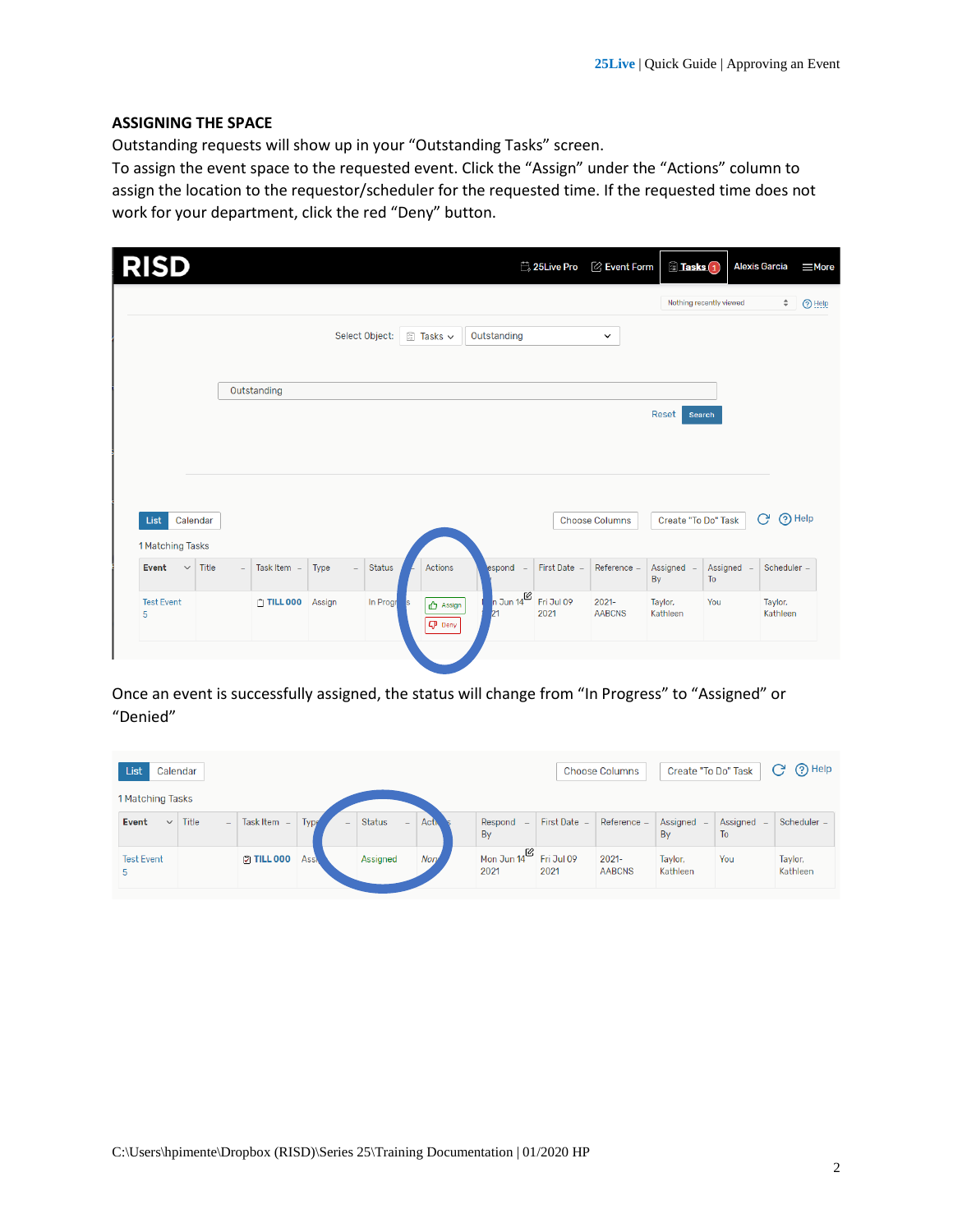## **CHANGING EVENT STATUS**

Events will automatically come in as tentative. Once an event has been assigned a locations, it will need to be changed to "Confirmed".

To change event status, you must click on the event name under the "Event" column. You will see this screen:

|                                      |                    |                              |             |                         |                                       |                                       |                 | $\sim$ $-$                          |
|--------------------------------------|--------------------|------------------------------|-------------|-------------------------|---------------------------------------|---------------------------------------|-----------------|-------------------------------------|
|                                      | Test Event 5 ☆     | Tentative                    |             | 2021-AABCNS             | Fri Jul 09 2021 11:00 am - 12:00 pm   |                                       | <b>TILL 000</b> | G                                   |
| <b>Details</b>                       | <b>Occurrences</b> | Calendar                     | Schedule    | <b>Task List</b>        | <b>Audit Trail</b>                    |                                       |                 | $\checkmark$<br><b>More Actions</b> |
| <b>Edit Mode</b><br>Off<br><b>On</b> |                    |                              |             |                         |                                       | <b>B</b> Edit Eve                     | ÷<br>Tentative  | O Help                              |
| General                              |                    |                              |             | $\widehat{\phantom{a}}$ | <b>Event Categories</b>               |                                       |                 | $\widehat{\phantom{a}}$             |
| <b>Event Name:</b>                   |                    | <b>Test Event 5</b>          |             | 囪                       |                                       |                                       |                 | Add                                 |
| <b>Event Title:</b>                  |                    |                              |             | 囪                       | <b>Custom Attributes</b>              |                                       |                 | $\widehat{\phantom{a}}$             |
| Event Type:                          |                    | Meeting                      |             | ☆∨                      |                                       |                                       |                 |                                     |
| Organization:                        |                    | <b>Dining &amp; Catering</b> |             | ☆ ∨                     | <b>Add a Custom Attribute</b>         |                                       |                 |                                     |
| Scheduler:                           |                    | Taylor, Kathleen             |             | $\checkmark$            |                                       |                                       |                 |                                     |
| Requestor:                           |                    | Taylor, Kathleen             |             | $\check{~}$             | <b>Event Info</b>                     |                                       |                 | $\boldsymbol{\wedge}$               |
| <b>Head Count:</b>                   |                    | expected                     | 20          | 丝                       | Fvent Owner:<br><b>Creation Date:</b> | ▲ Taylor, Kathleen<br>Mon Jun 14 2021 |                 |                                     |
|                                      |                    | registered                   | $\mathbf 0$ | 囪                       | Reference:                            | 2021-AABCNS                           |                 |                                     |
|                                      |                    |                              |             |                         | <b>Cabinet:</b>                       | <b>RISD Events</b>                    |                 |                                     |
| Description:                         |                    |                              |             | 囪                       | Folder:                               | <b>All Events</b>                     |                 |                                     |
| Comments:                            |                    |                              |             | 囪                       |                                       |                                       |                 |                                     |

Click the drop-down arrows next to the word "Tentative" (circled above) and change the status to "Confirmed"

The event status will automatically save.

| Test Event 5 ☆<br>$\mathbf E$ |                    |              | Confirmed<br>2021-AABCNS |                  | Fri Jul 09 2021 11:00 am - 12:00 pm |                     | <b>TILL 000</b>       | c                                   |
|-------------------------------|--------------------|--------------|--------------------------|------------------|-------------------------------------|---------------------|-----------------------|-------------------------------------|
| <b>Details</b>                | <b>Occurrences</b> | Calendar     | Schedule                 | <b>Task List</b> | <b>Audit Trail</b>                  |                     |                       | $\checkmark$<br><b>More Actions</b> |
| <b>Fdit Mode</b><br>Off<br>On |                    |              |                          |                  |                                     | <b>B</b> Edit Event | Confirmed $\triangle$ | (?) Help<br>C                       |
| General                       |                    |              |                          | $\wedge$         | <b>Event Categories</b>             |                     |                       | $\wedge$                            |
| Event Name:                   |                    | Test Event 5 |                          | 丝                |                                     |                     |                       | Add                                 |

Please message the requestor letting them know their event has been confirmed.